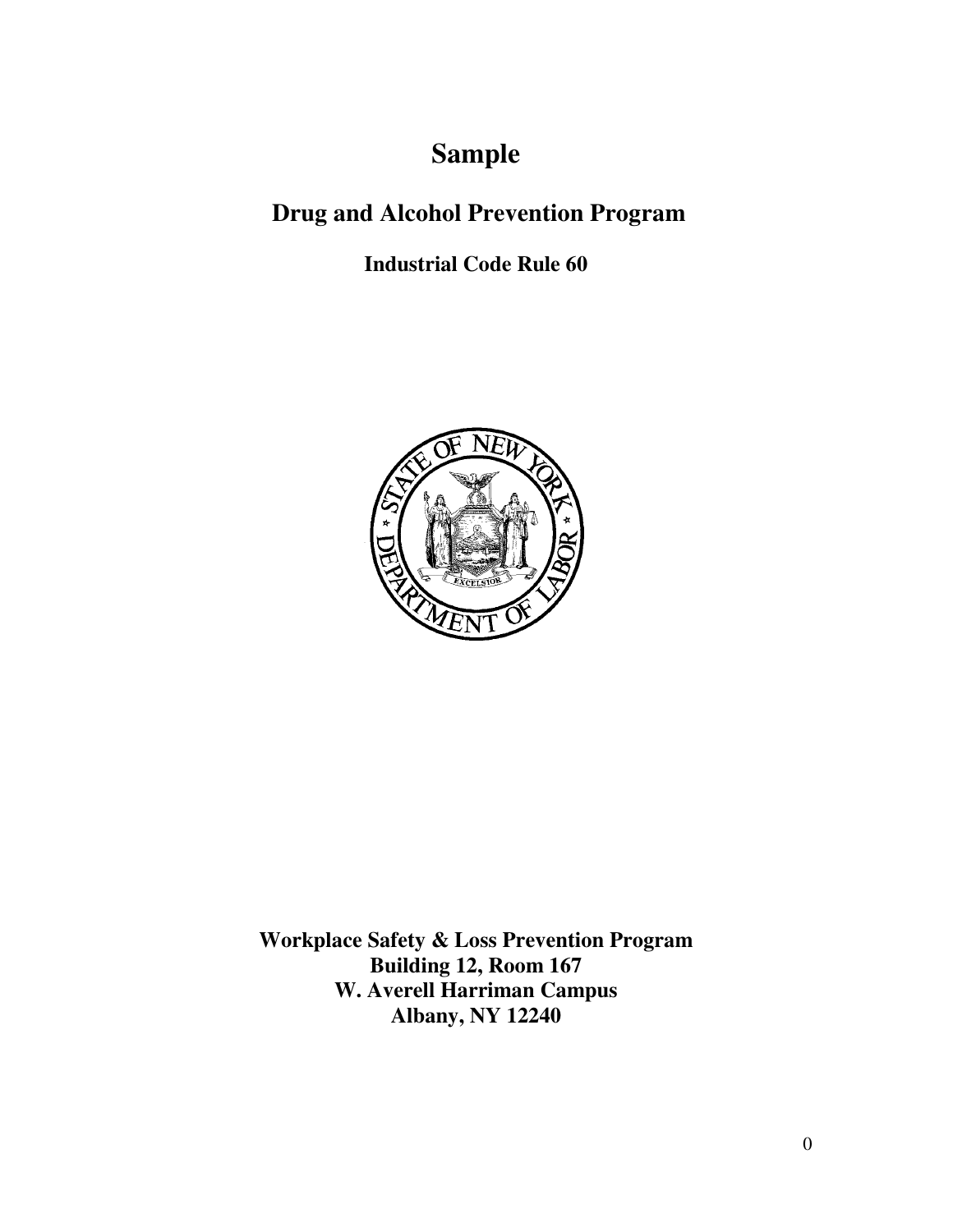### **TABLE OF CONTENTS**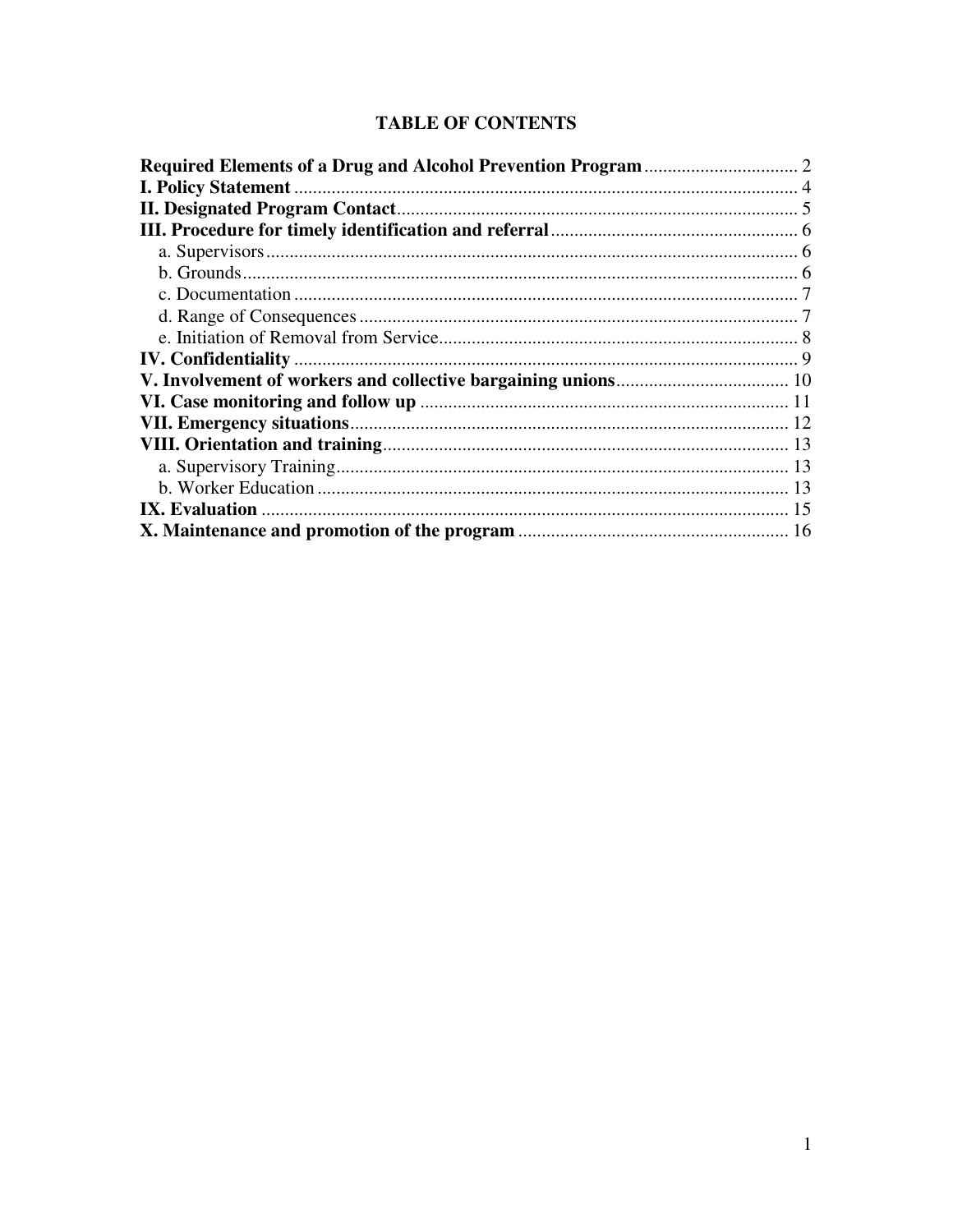#### **Required Elements of a Drug and Alcohol Prevention Program under the Workplace Safety and Loss Prevention Incentive Program (WSLPIP)**

Section 134(6-10) of the Workers' Compensation Law (WCL) was changed in 2007 to give employers more reasons to put safety and loss prevention programs into practice. The program gives employers a cut in workers' compensation costs. They are eligible for this cut if they have a Safety Incentive Program, a Drug and Alcohol Prevention Program, and/or a Return to Work Program. The following employers may take part in the program:

- An employer insured by any authorized insurer who issues workers' compensation policies or the New York State Insurance Fund (except those in a recognized safety group) who:
	- o Pays annual workers' compensation insurance premiums of at least \$5000
	- o Has an experience rating of under 1.30 for the preceding year
- An individually self-insured employer
- A group self-insured employer, as authorized by the Chair of the Workers' Compensation Board

Employers who must have a safety and loss prevention program under NYCRR 59 may not take part in the program.

To ensure that your Drug and Alcohol Prevention Program meets the requirements for Incentive eligibility, your program should contain the following elements:

 $\Box$  A policy statement in which the employer communicates to all levels of management and to all employees the intent and objectives of the program, including:

(i) the problems which the program is designed to prevent;

(ii) management's commitment to addressing those problems and to protecting the safety, health and well-being of all employees and individuals in the workplace; (iii) recognition that alcohol abuse and drug use pose a threat to workplace safety and health; and

(iv) a clear message that the use of alcohol and drugs in the workplace and impairment on the job are prohibited.

 $\Box$  A confidential procedure for the timely identification and referral to counseling and treatment of employees with drug and alcohol problems that may affect job performance.

Confidentiality for all who utilize the program and for the storage and handling of employee records.

Provisions for the involvement of employees in the structure and operation of the program to facilitate their commitment to achieving its goals and objectives. Such involvement shall be accomplished through the designation of one or more employee representatives and the recognized representatives of each collective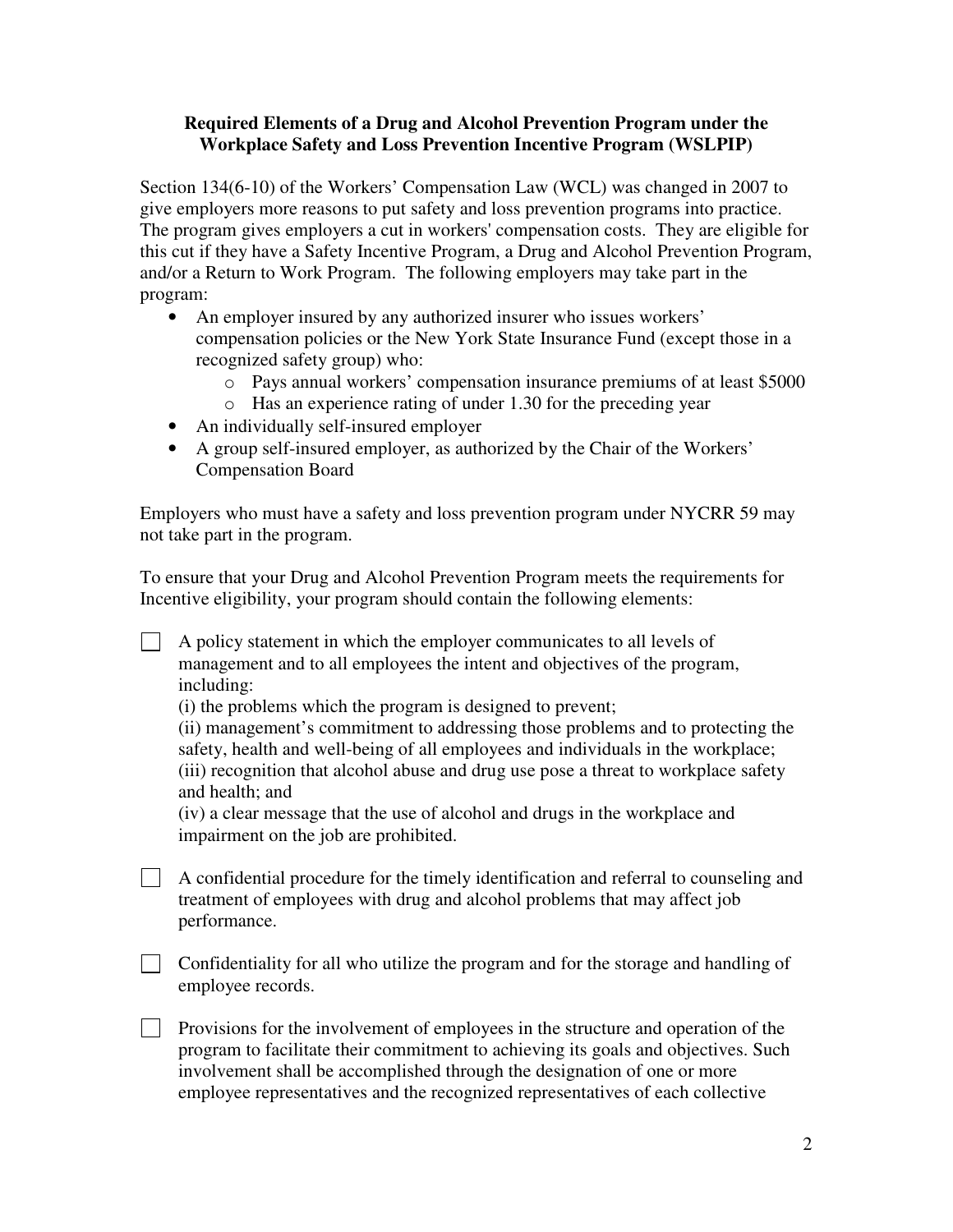bargaining unit, where applicable.

| An assurance that collective bargaining rights, where applicable, are not diminished<br>by the program.                                                                                                                                                                                                                                                          |
|------------------------------------------------------------------------------------------------------------------------------------------------------------------------------------------------------------------------------------------------------------------------------------------------------------------------------------------------------------------|
| Specific procedures to facilitate case monitoring and follow-up services.                                                                                                                                                                                                                                                                                        |
| Written plans and procedures to ensure employee safety during emergency<br>situations related to drug and alcohol abuse.                                                                                                                                                                                                                                         |
| An orientation program for new supervisors and employees that communicates the<br>intent and specific elements of the program.                                                                                                                                                                                                                                   |
| A training program for supervisors and employees to develop an awareness and<br>understanding of the problems associated with the abuse of drugs and alcohol in the<br>workplace, the responsibilities of all affected supervisors and employees in the<br>implementation of the program, the rights of all employees, and the procedures for<br>return to work. |
| An effectiveness analysis of the program and its operations.                                                                                                                                                                                                                                                                                                     |
| Strategies for maintenance and promotion of the program.                                                                                                                                                                                                                                                                                                         |
| Designation of a contact at the employer for employees to use when seeking<br>assistance under the employer's Drug and Alcohol Prevention Program.                                                                                                                                                                                                               |
| The final, approved Drug and Alcohol Prevention Program plan must be provided to<br>the designated employee representative(s) in each workplace location or to the<br>recognized representative of each collective bargaining unit, where applicable and<br>must be made available to all employees upon request.                                                |
| The Drug and Alcohol Prevention Program must be documented in writing and                                                                                                                                                                                                                                                                                        |

communicated in languages and methods clearly understood by all employees.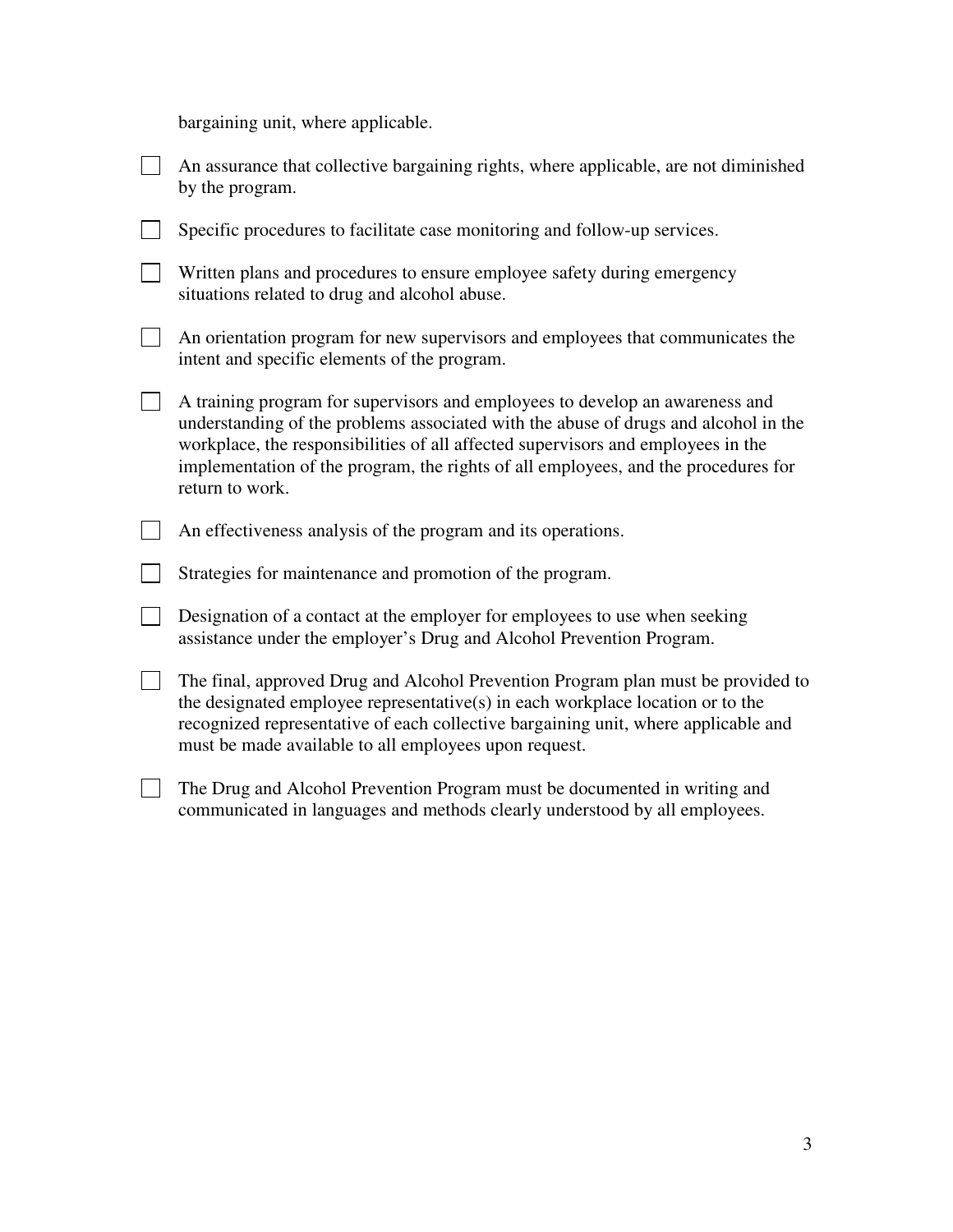This document outlines a Drug and Alcohol Prevention Program for use by a business seeking the Workplace Safety and Loss Prevention Incentive Program (WSLPIP) credit. Employers may use this model, in whole or in part, depending on their business needs. To qualify for a credit under the WSLPIP, a Drug and Alcohol Prevention Program must meet the requirements in Industrial Code Rule 60-1.14. A list of the requirements is found on pages two and three of this document.

#### **I. Policy Statement**

All workers need to know that the use of drugs or alcohol in the workplace or impairment on the job is not allowed. These behaviors pose a threat to workplace safety. They are also a threat to the health of the user and his or her coworkers. Management is committed to dealing with the problems posed by workplace drug and alcohol use. Management is also committed to protecting the safety, health and well-being of all workers in the workplace.

[*Insert a summary that describes the two or three most significant aspects of your agency's mission. The purpose of the summary is to explicitly describe how drug and alcohol use adversely impacts the accomplishment of your agency's mission. Identify the problems that the Drug and Alcohol Prevention Program is designed to prevent.*]

We have put policies in place that address these problems. The Drug and Alcohol Prevention Program includes policies and procedures for: (1) worker education; (2) supervisory training; (3) identification of workers with drug and/or alcohol problems that threaten workplace safety and health; and (4) worker assistance. We also assure workers that your personal dignity and privacy will be respected in reaching our goal of a safe and healthy workplace. Therefore, all worker contact with the Program will be confidential.

This policy applies to all workers while on the job. This policy also applies when a worker's off-job or off-premises conduct affects the [*Company*]. Effects could be impaired work performance, or damage to the public confidence in or the reputation of the [*Company*]. If you would like to take part in this program, please contact [*Program Contact Name*] at *XXX-XXXX*.

*Signature (Owner or Chief Executive Officer)*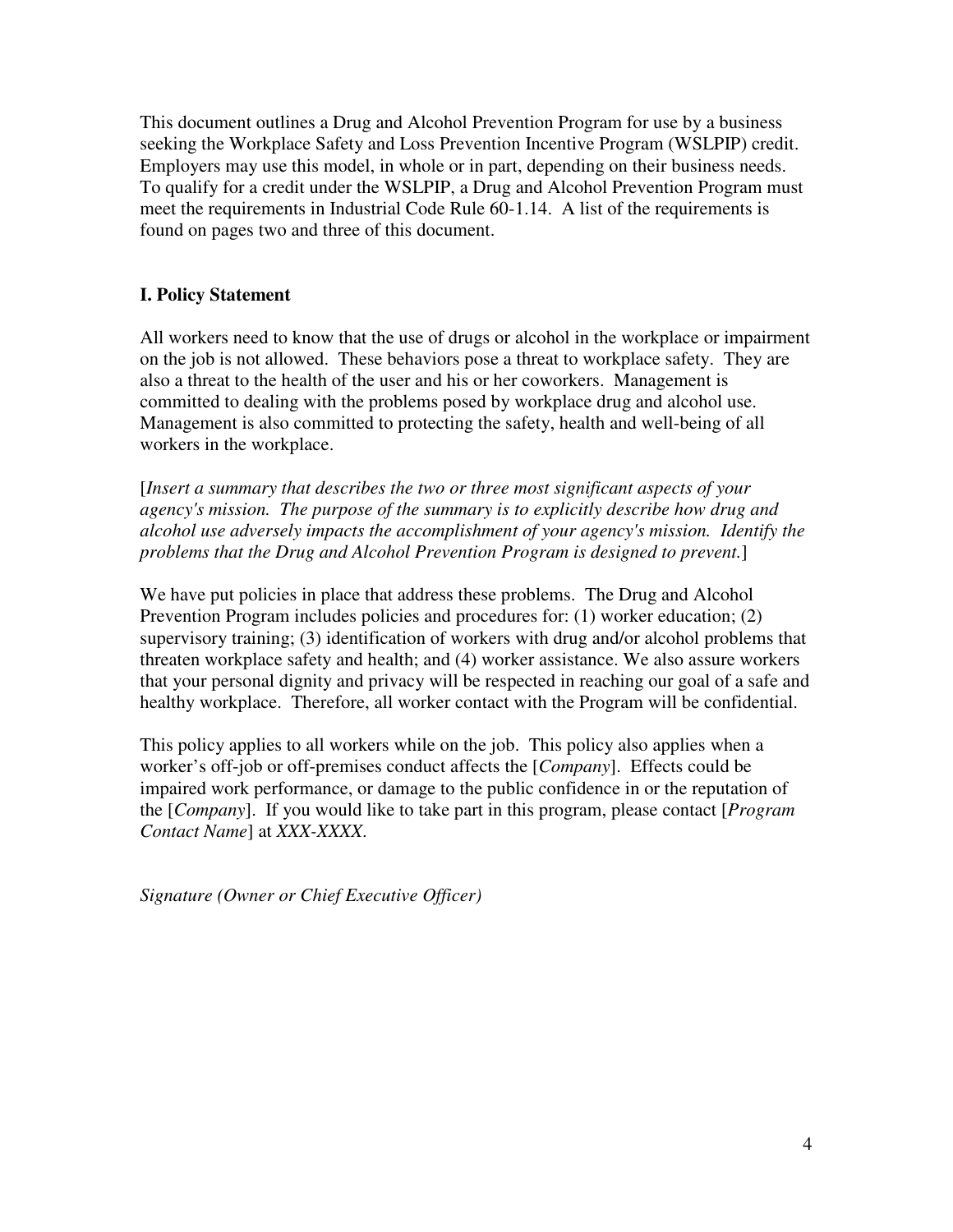#### **II. Designated Program Contact**

The [*Company*] will designate a Program Contact for workers to use. Workers will contact this person when they want help under the Drug and Alcohol Prevention Program. The Program Contact plays a chief role in preventing and resolving worker drug and alcohol use by:

- Showing the [*Company's*] commitment to stopping drug and alcohol use;
- Giving workers a chance, with proper help, to halt their drug use;
- Giving instructive materials on drug and alcohol use and abuse issues to supervisors and workers;
- Taking part in staff and supervisor trainings;
- Helping supervisors detect workers who have drug or alcohol related performance and/or conduct problems;
- Making referrals to suitable treatment and rehabilitative facilities; and
- Following up with workers during rehabilitation to track their progress and encourage them to finish the program.

Specifically, the Program Contact will--

1. Put a confidential procedure in place to identify workers who have drug and alcohol problems that may affect job performance;

2. Put a confidential procedure in place to refer workers who have drug and alcohol problems to counseling and treatment;

3. Put a confidential procedure in place for all workers who use the program and for the storage and handling of records;

4. Develop procedures for case monitoring and follow-up services.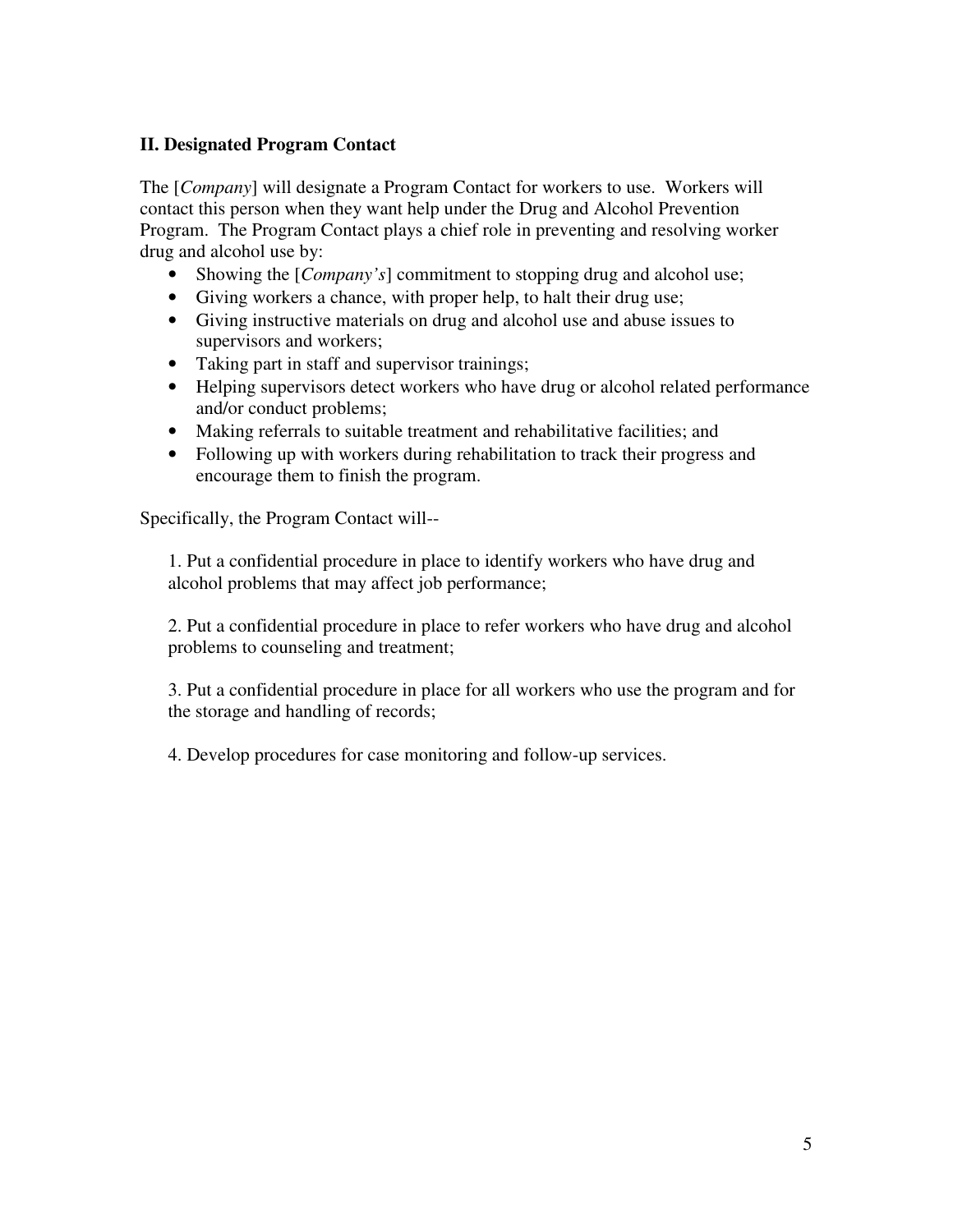#### **III. Procedure for timely identification and referral**

Workers will be referred to the Program Contact for services if they are found to be using drugs or alcohol at the worksite. Services are available to all workers, not just those who have been sent by a supervisor. The Program Contact will give some counseling and rehabilitation services to workers who use the program. The Program Contact will also make referrals for broader services if needed. The Program Contact will give training regarding drug and alcohol use. The Program is open to [*Company*] workers and their families.

#### **a. Supervisors**

Supervisors will be trained to recognize and deal with drug or alcohol abuse and impairment in the workplace. Training will also teach about worker behavior patterns that could signal use of drugs or alcohol. First-line supervisors will:

1. Attend trainings on drug and/or alcohol use in the workplace;

2. Refer workers to the Program for help in getting counseling and rehabilitation services;

3. Help higher-level supervisors and the Program Contact assess worker performance and/or personnel problems that may be linked to illegal drug use; and

4. Help the Program Contact return workers to work after they get counseling or rehabilitation services.

#### **b. Grounds**

A supervisor should make referrals to the Drug and Alcohol Prevention Program when:

- There is a reasonable suspicion that a worker is using or has used drugs and/or alcohol at the worksite; or
- A worker has worked part or all of his or her shift under the influence of drugs and/or alcohol.

Workers may seek help from the Program of their own accord. However, a supervisor may require a worker to take part in the Program. This will happen when a worker has been observed behaving in a way that threatens the safety and health of the workplace. Reasonable suspicion may be based upon:

1. Observations, such as direct viewing of drug use or possession and/or the physical symptoms of being under the influence of a drug;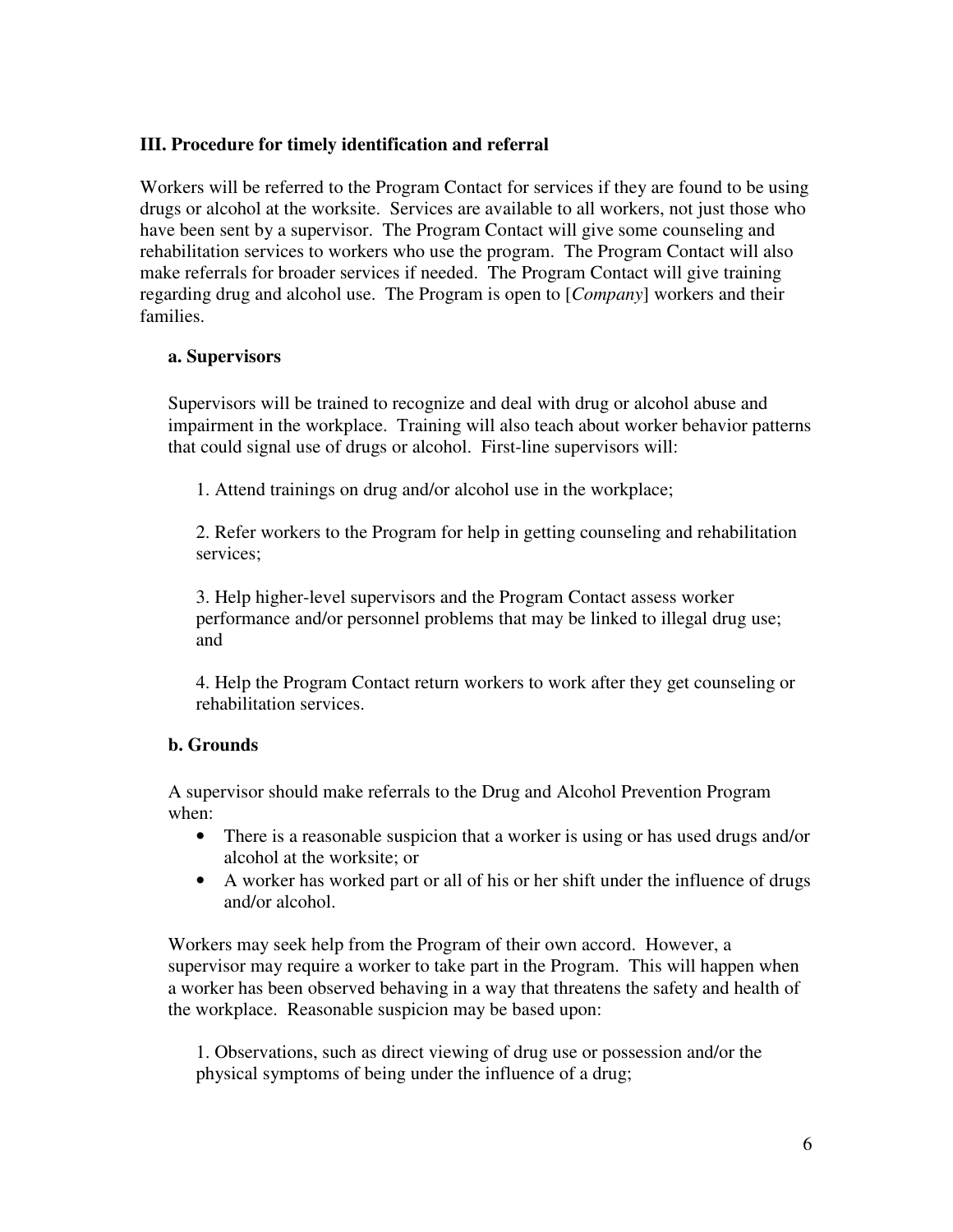2. A pattern of abnormal conduct or erratic behavior;

3. Arrest or conviction for a drug-related offense, or the naming of a worker as the focus of a criminal investigation into illegal drug possession, use, or trafficking; or

4. Information either given by credible sources or independently confirmed.

Although reasonable suspicion does not require certainty, mere "hunches" are not enough to meet this standard.

#### **c. Documentation**

When a worker is suspected of using illegal drugs, the proper supervisor must address it. The supervisor will gather all information, facts, and circumstances that led to and support this suspicion.

[*Companies should add a higher-level approval requirement here that fits with the organizational structure. This may be the next level supervisor or another higherlevel individual. This person should make the finding that a reasonable suspicion of illegal drug use exists. Their finding will be based on the data the supervisor gives.*]

The decision that a reasonable suspicion exists must be made by [*the higher-level approver*]. Then, the supervisor will promptly write a report that describes the incident(s) that led to the reasonable suspicion. This report should include:

- The dates and times of reported drug related incidents;
- Credible sources of information; and
- The rationale of referring the worker to the Program.

This report will be stored in the worker's personnel file. It will remain confidential.

#### **d. Range of Consequences**

The [*Company*] will discipline workers that use or are impaired by illegal drugs or alcohol on the job or on company property. Such behavior is a threat to the safety and health of the workplace. The harshness of the discipline will depend on the facts of each case.

However, such action may not be proper for a worker who admits to drug and/or alcohol use and gets help. If the worker gets counseling or rehabilitation and stops using drugs or alcohol in a way that affects the workplace, discipline may not be fitting. An exception is if the offense caused harm to people or property.

Disciplinary action must be consistent with any collective bargaining agreements. It may include:

1. Chastising the worker in writing;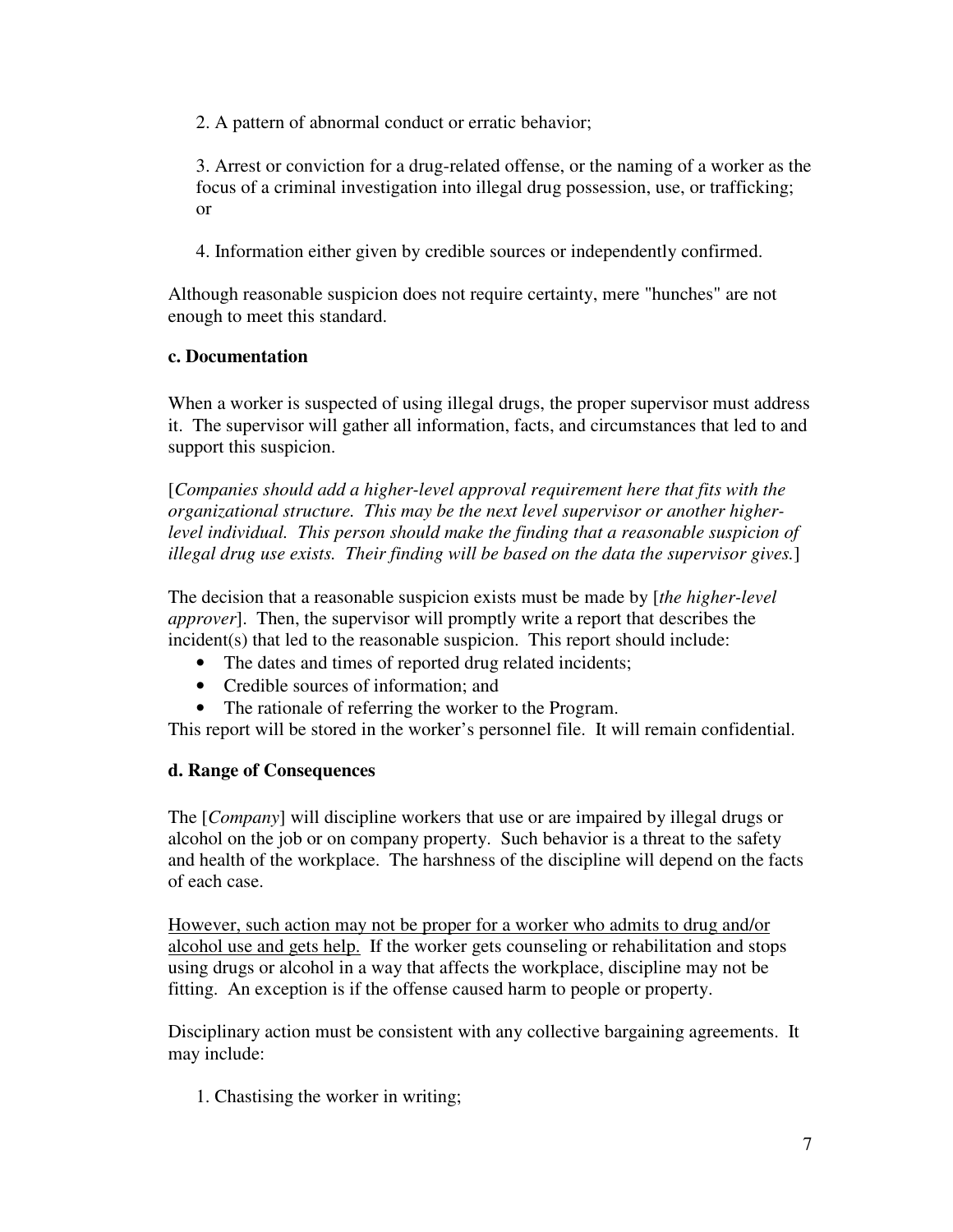2. Placing the worker in an enforced leave status;

3. Suspending the worker for 14 days or less;

4. Suspending the worker for 15 days or more;

5. Suspending the worker until the worker successfully finishes counseling or a rehabilitation program; or

6. Removing the worker from service.

#### **e. Initiation of Removal from Service**

The [*Company*] may take action to remove a worker for:

1. Refusal to get counseling or rehabilitation through the Program after an accident related to drug or alcohol use; or

2. Persisting in using drugs or alcohol in the workplace after a first finding of such use.

All letters to propose and decide on a mandatory removal action should be worked out with the [*personnel office*].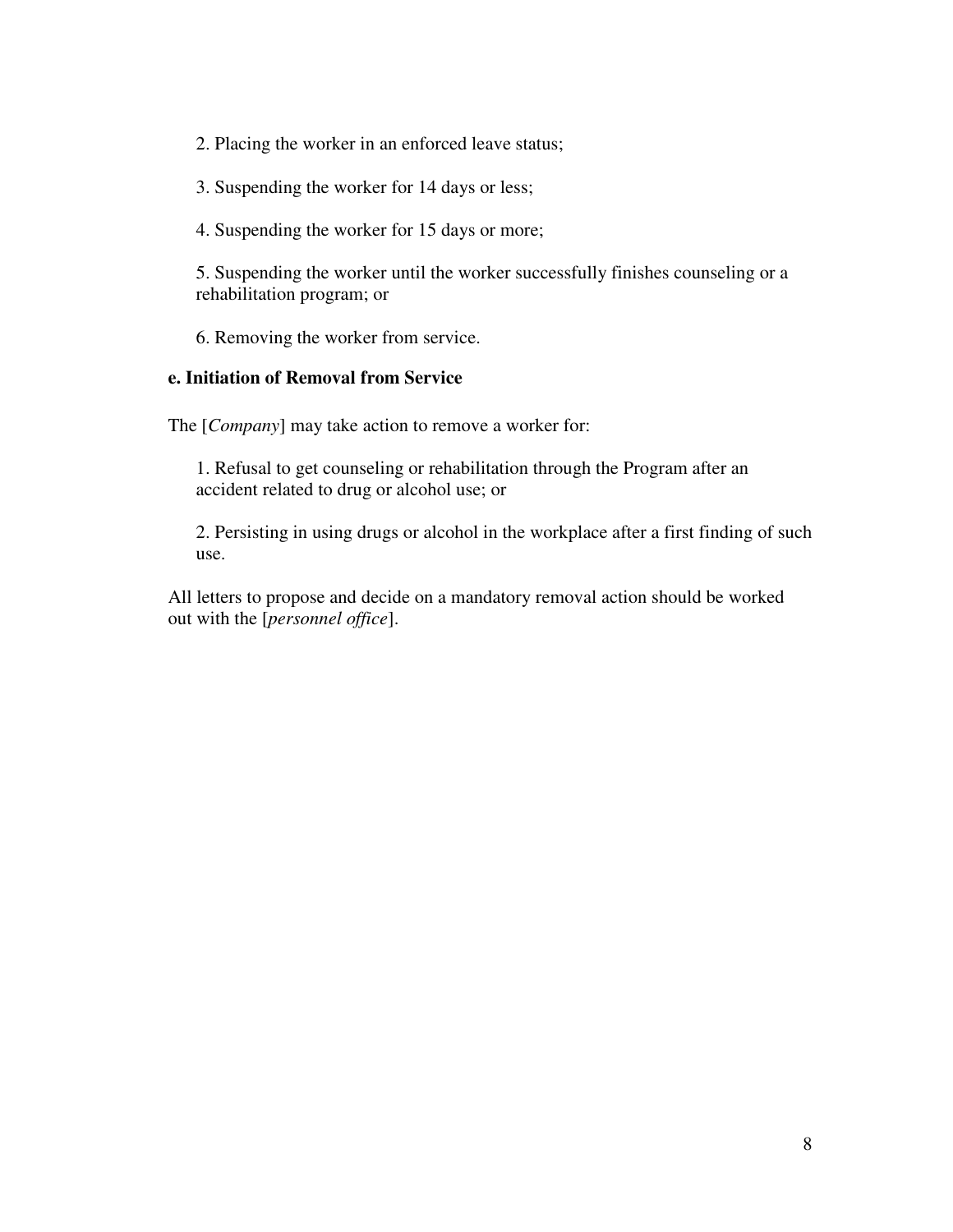#### **IV. Confidentiality**

Any personnel records related to the Drug and Alcohol Prevention Program may be given to management for the purpose of auditing the Program. However, the results of any audit may not include identifying information on any worker. Otherwise, these records may not be disclosed without the prior written consent of the worker. Exceptions are:

1. To the Program Contact with which the worker is getting counseling or treatment;

2. To any management official within the [*Company*] whose duties require review of personnel records to process adverse personnel action against a worker; or

3. Pursuant to the order of a court of competent jurisdiction or where required by the United States Government to defend against any challenge against any adverse personnel action.

In addition, statistical data will be given to [*Company*] personnel to comply with data collection and other reporting required by Industrial Code Rule 60. All identifying information will be removed from this data.

Any worker who participates in the Program will be able to view the personnel records about their involvement. They will also be able to view records of any services they got in the Program. Workers should ask for this access in writing.

All Program data about individual workers is confidential. It must be treated as such by anyone authorized to handle Program records. The Program Contact will maintain:

- All records: and
- Any other documentation needed to meet the intent of this Program.

All records and information about the individual workers taking part in this Program must:

- Remain secured and confidential;
- Be locked in cabinets or drawers; and
- Be accessible only to authorized staff who have a "need-to-know."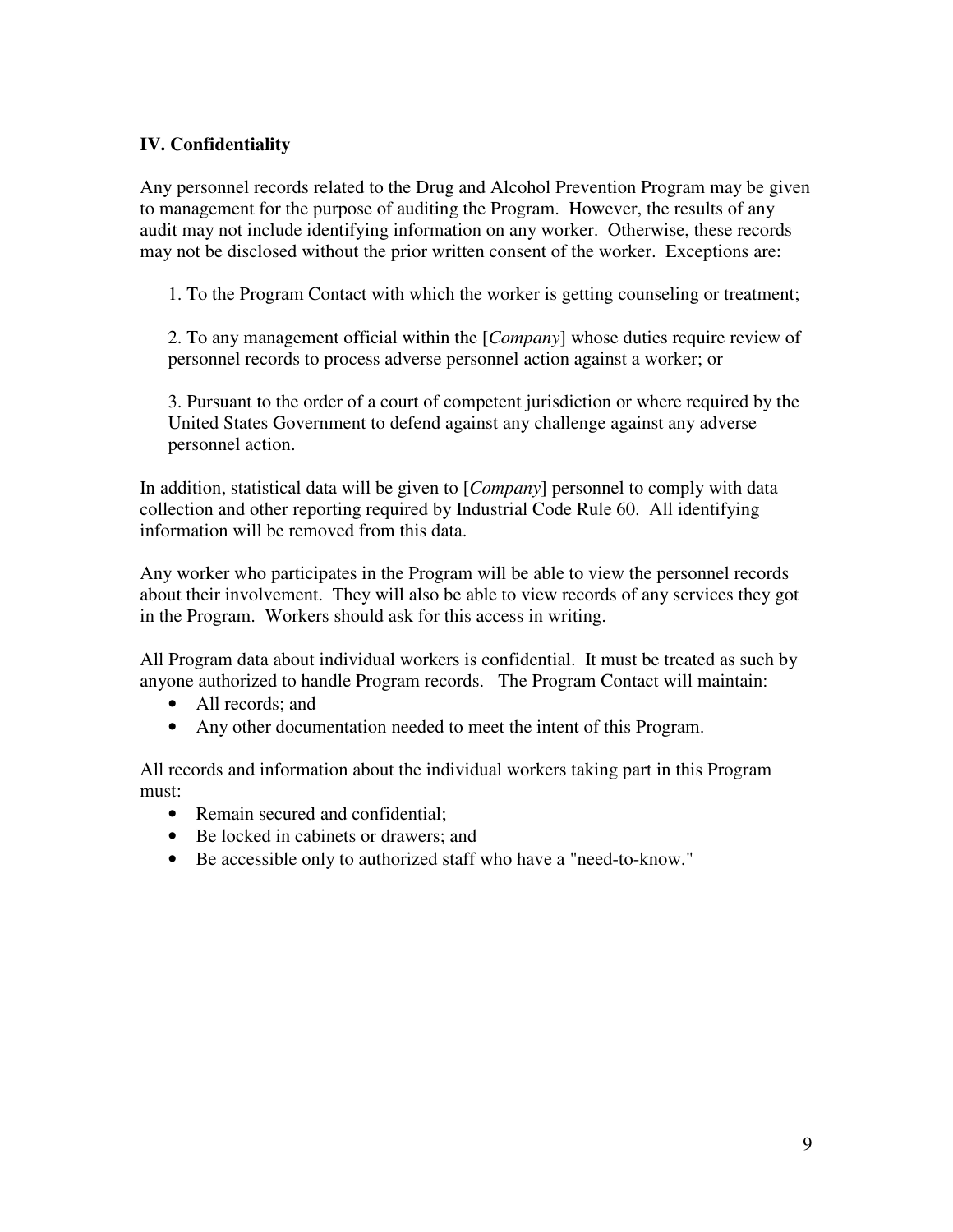#### **V. Involvement of workers and collective bargaining unions**

The Program will be more successful when labor organizations take part in and support it. In workplaces that are not unionized, management will name one or more representatives of employees to represent each worksite. This may also be done in addition to representatives of collective bargaining units. This will ensure that workers take part in the Program.

Management will seek ways that the representative(s) of employees and/or union representatives can help in Program processes. This may include:

- Letting workers know about rehabilitation facilities;
- Improving workers' trust in the Program;
- Helping with training and orientation;
- Casually educating coworkers about drugs and alcohol;
- Confronting users with their improper work behaviors;
- Giving information about how to contact the Program; and
- Supporting those who are becoming drug and alcohol free.

The Drug and Alcohol Prevention Program will not go against collective bargaining agreements that already exist.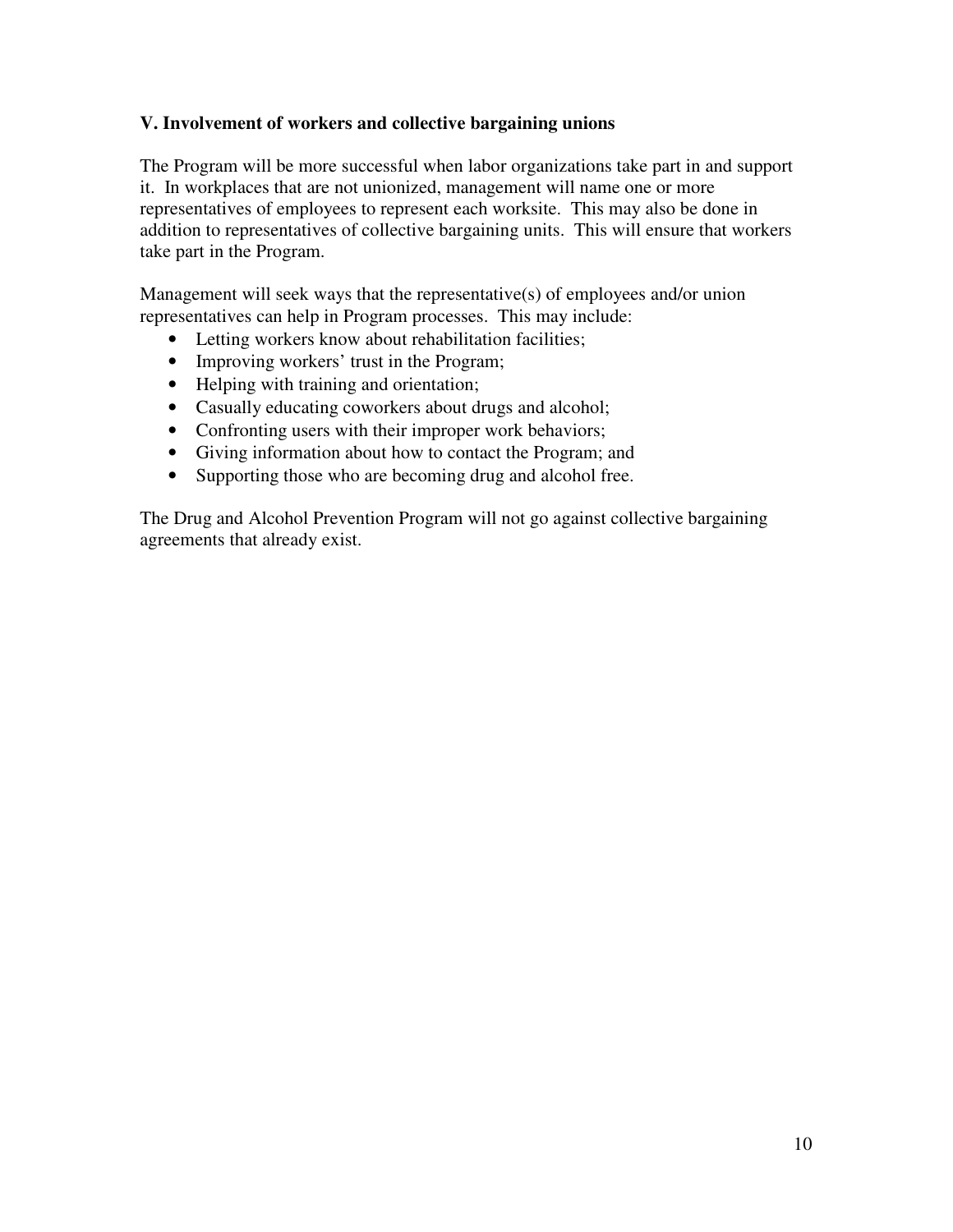#### **VI. Case monitoring and follow up**

The Program Contact will follow up:

- With workers who voluntarily refer themselves for informal counseling or education;
- At intervals deemed proper by the Program Contact; and
- For the length of time deemed proper by the Program Contact.

This will ensure that the Program meets all of the worker's needs.

The Program Contact will also follow up:

- With involuntary referrals who received informal counseling or education;
- With the worker's supervisor;
- At intervals deemed proper by the Program Contact; and
- For the length of time deemed proper by the Program Contact.

This will ensure that the Program meets all of the worker's needs. It will also make sure that any drug or alcohol related performance issues are resolved.

The Program Contact will follow up:

- On all referrals that resulted in formal counseling and treatment given by professionals;
- With the treating professional or facility;
- At intervals deemed proper by the Program Contact; and
- To ensure that workers who take part in the Program comply with their treatment plans.

The Program Contact will not seek information from the treating professional or facility about a diagnosis or the details of a treatment plan.

A worker may have to be away from the worksite to take part in a treatment plan. After such worker has finished treatment, the Program Contact will work with the worker's supervisor to return the worker to the workplace.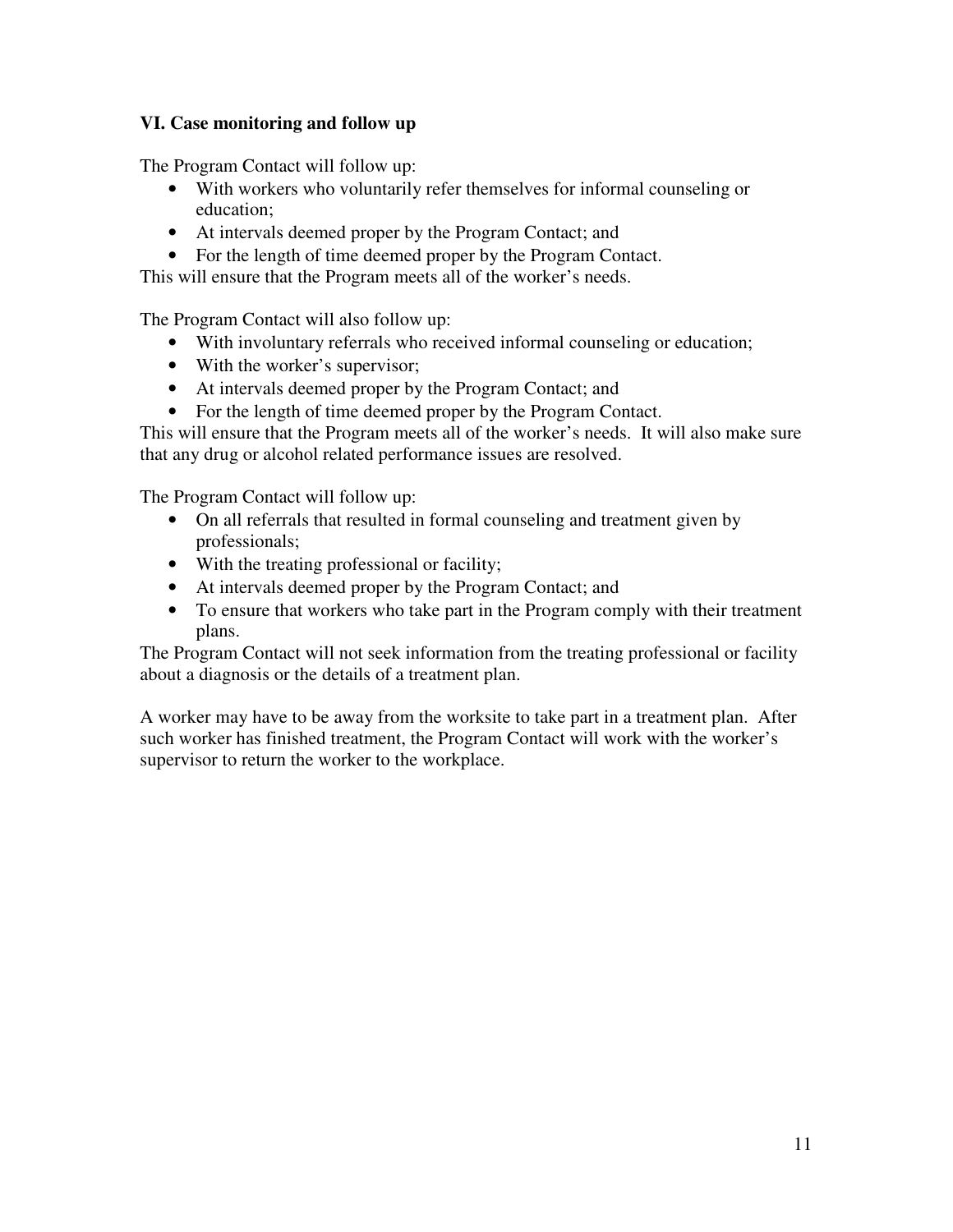#### **VII. Emergency situations**

Situations involving alcohol and other drugs can be difficult to manage. It is important to proceed with caution and to document any actions you take.

If an employer or representative of the employer (such as a supervisor) sees the illegal distribution, possession, sale, transport or production of controlled and dangerous substances on company property:

- Call local law enforcement for help.
- These situations usually result in a uniformed officer responding to conduct an investigation, make an arrest (if proper) and prepare a report.
- Keep detailed records of the events in case criminal prosecution results from workplace behavior.

If a worker, under the influence of drugs or alcohol, exhibits threatening behavior:

- Call security personnel to resolve the issue.
- Threatening behavior is action:
	- o That could harm the worker or a coworker; or
	- o Could cause an incident that threatens the safety and health of people in the workplace.

If an incident threatens an entire workspace (such as a chemical spill):

- Conduct a partial or whole facility evacuation, as needed.
- Conduct this action in accordance with existing emergency action plans.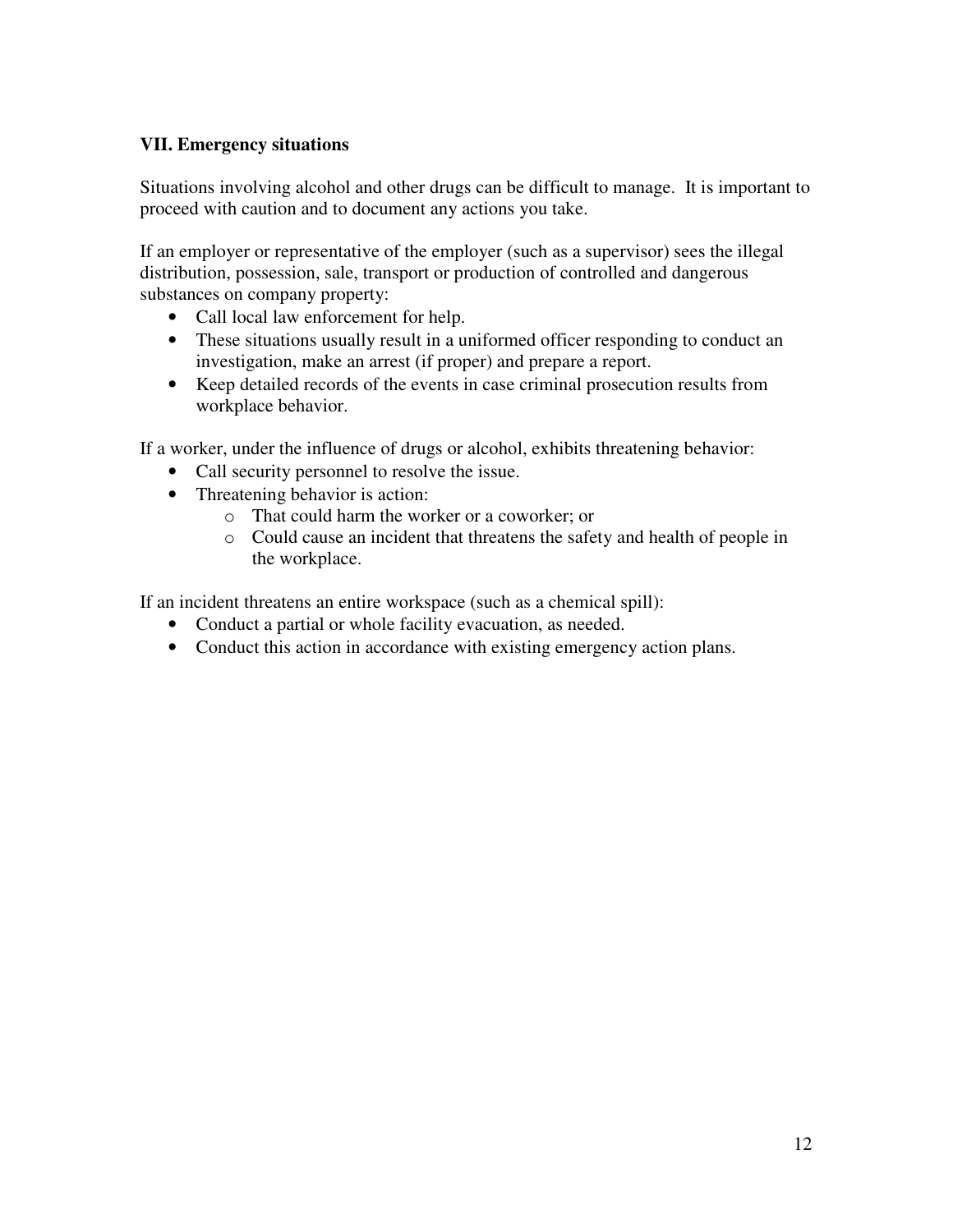#### **VIII. Orientation and training**

#### **a. Supervisory Training**

Supervisors have a key role in creating and monitoring a drug-free workplace. Therefore, the [*Company*] will give provide supervisors and managers training. This training will help them recognize and address drug and/or alcohol use by workers. The purpose of supervisory training is to understand:

1. Company policies relevant to work performance problems, drug and/or alcohol use, and the Drug and Alcohol Prevention Program;

2. The responsibilities of offering drug and alcohol prevention services;

3. How staff performance and behavioral changes should be recognized and documented;

4. The roles of management, supervisors, personnel, employee representatives, and the Program Contact;

5. The ways to use the Drug and Alcohol Prevention Program; and

6. The process of returning workers to the workforce.

The [*appropriate division of the company*] will develop a training package. This training will make sure that all workers and supervisors are well-versed in the Drug and Alcohol Prevention Program. Training will be given on an on-going basis. This will make sure new supervisors are trained. This will also refresh the skills of supervisors who have been trained in the past.

Training is required of all supervisors. It may be given as a separate course. It may also be given as part of a larger supervisory training program. Training will be given as soon as possible after a person takes on supervisory duties.

#### **b. Worker Education**

All workers should be trained in the Drug and Alcohol Prevention Program. The training plan should include education and training to all levels of the [*Company*] on:

1. Types and effects of drugs and alcohol;

2. Symptoms of drug and alcohol use and the effects of substance use on performance and conduct;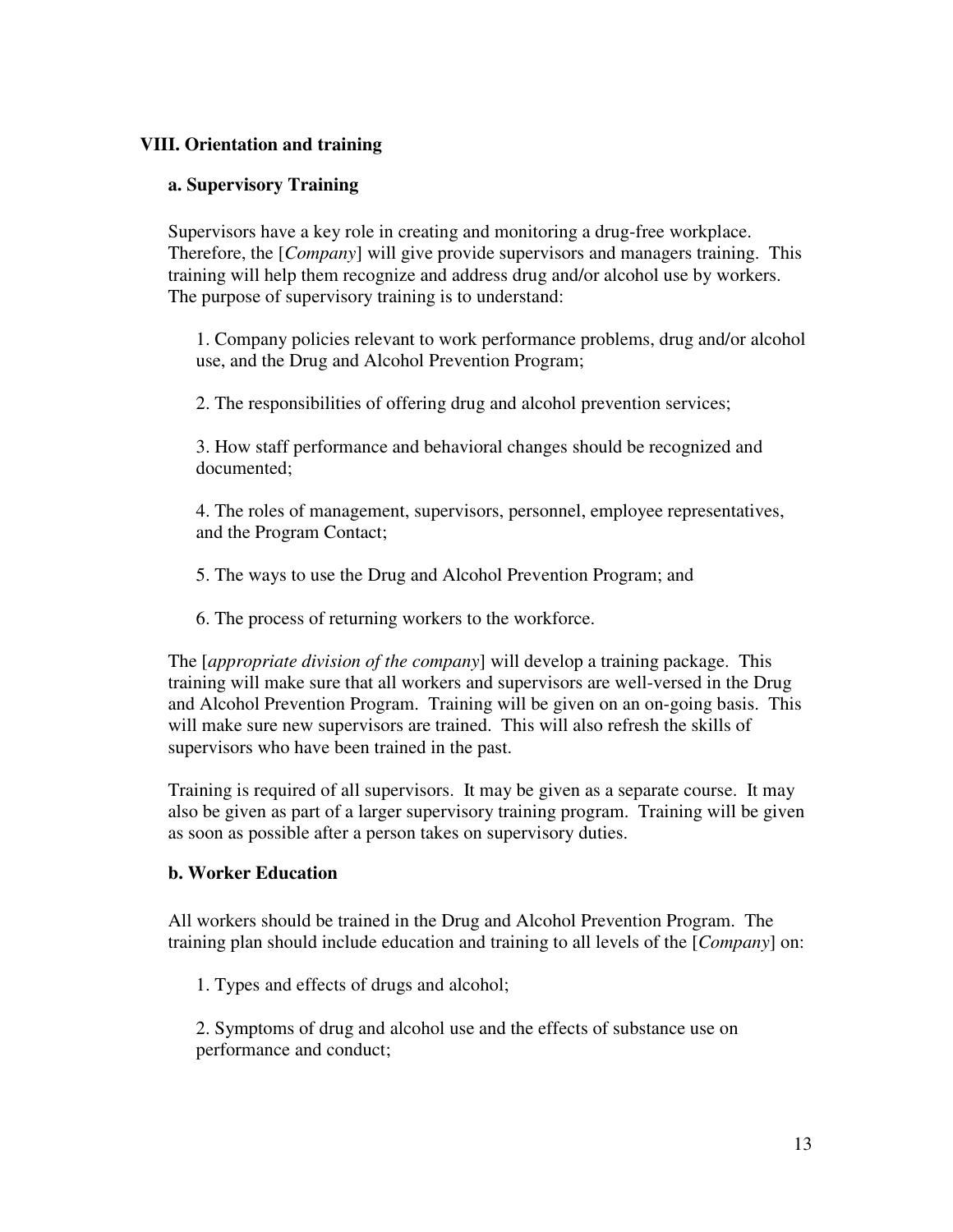3. The role of the Drug and Alcohol Prevention Program and the Program Contact; and

4. Other relevant treatment, rehabilitation, and confidentiality issues.

Drug and alcohol education activities may include:

- 1. Distribution of written materials;
- 2. Videotapes;
- 3. Lunchtime staff forums; and
- 4. Staff drug and alcohol awareness days.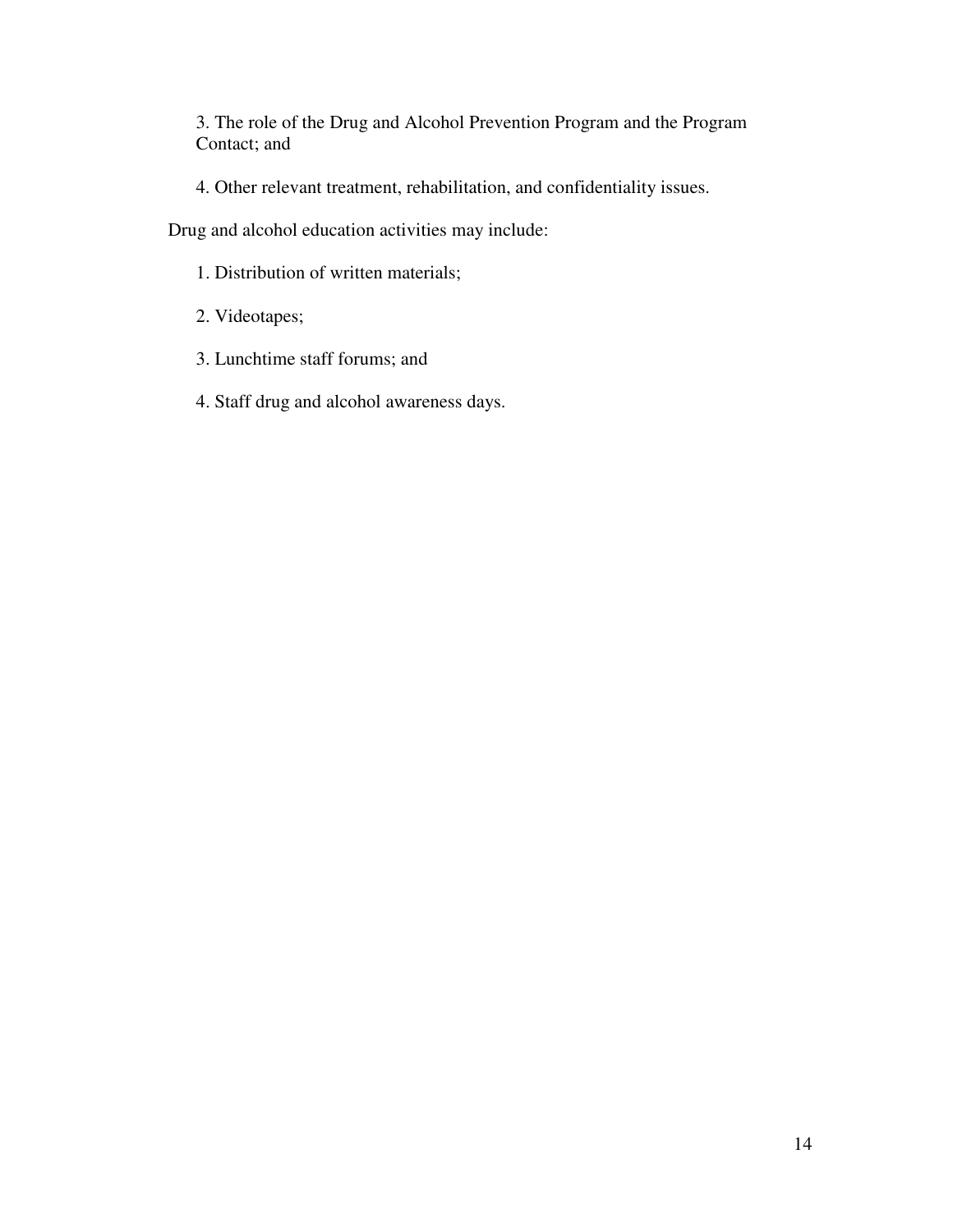#### **IX. Evaluation**

Evaluation is vital to:

- Finding the strengths and weaknesses in the Program;
- Maintaining the integrity and efficacy of the Program; and
- Ensuring that Program goals are always met.

Data from annual evaluations will be used to make constant improvements.

The Program Contact will perform an evaluation each year. He or she will review the prior year's personnel records related to the Program. The Program Contact will look at records about:

- the rate of participant worker retention
- how many counseling referrals were voluntary
- how many counseling referrals were involuntary
- terminations or suspensions resulting from failure to complete a drug or alcohol counseling program
- how many workers had recurrences
- the rate of drug or alcohol related accidents
- cost of counseling and rehabilitation services
- cost of Workers' Compensation premiums
- cost of medical and indemnity benefits paid

The Program Contact will compile this data into a report. The report will:

- Compare current year data with past year data;
- Draw conclusions about the appropriateness and effectiveness of the Program;
- Evaluate whether program objectives are consistently met; and
- Show only anonymous data.

Copies of this report will be given to:

- Management;
- Union representatives, if any; and
- Any worker who requests a copy.

The Program Contact will compile comments and suggestions that result from this report. These will be used in considering changes to the Program. If changes are made, new written copies of the Program must be provided to union representatives, if any, and any worker who requests a copy.

It may be proper to conduct evaluations more often than once a year. If the Program is quite large or covers many locations, it could be better to perform evaluations biennially or quarterly.